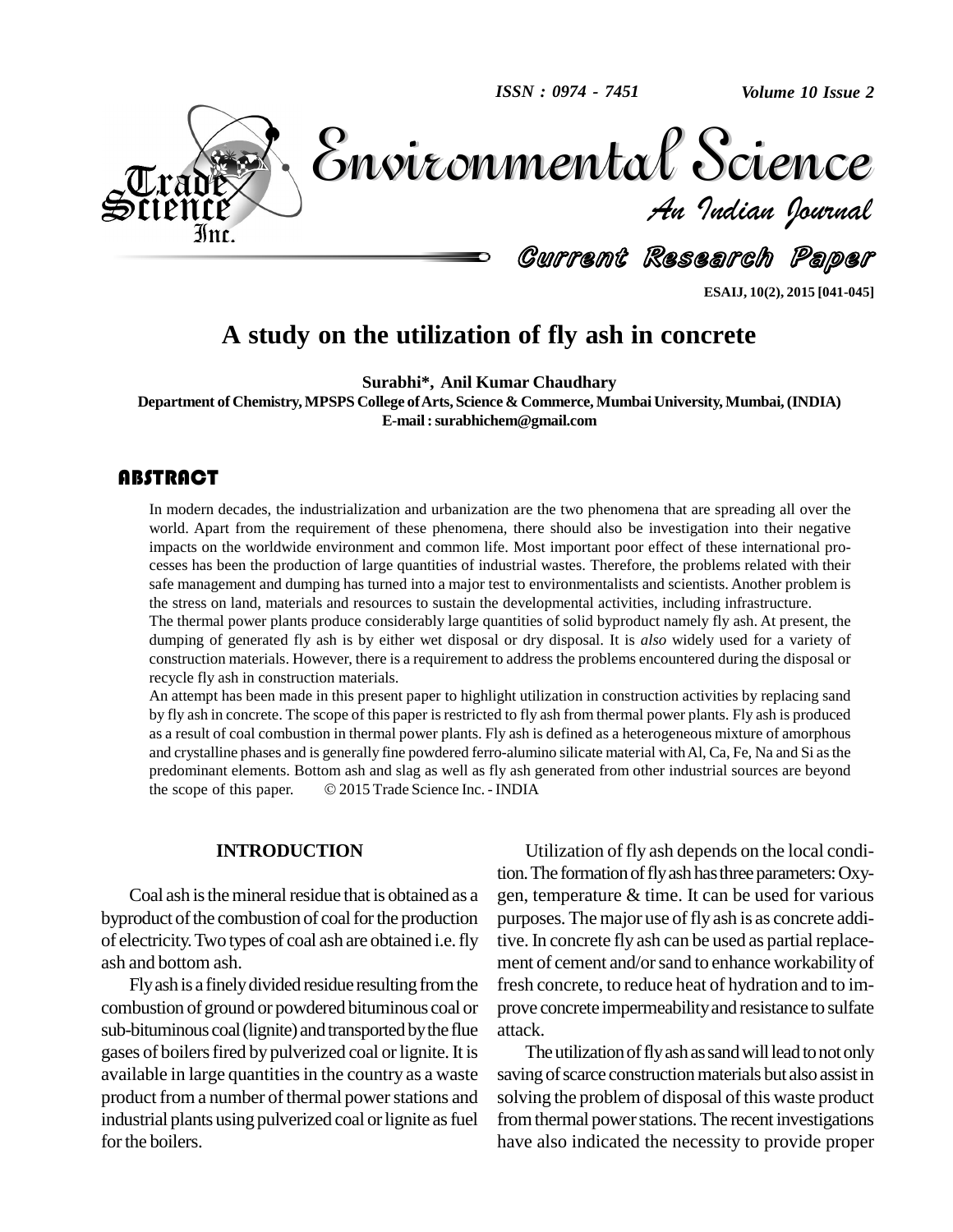# Current Research Paper

collection methods for fly ash so as to yield fly ash of qualityanduniformitywhich are prime requirements of fly ash for use as a construction material<sup>1</sup>.

In order to provide momentum of fly ash utilization, MinistryofEnvironment and Forests(Moef),Govt. of India has taken initiative  $&$  issued Gazette Notification on ash utilization on 14 th September 1999. In this ga zette notification within 50 km radius of any coal based thermal power stations, use of 25% fly ash with soil on weight to weight basis in clay bricks/tiles/blocks making was made compulsory. Thermal power stations were asked to make fly ash available at free of costs to users. Construction departments like CPWD, PWD, builders, Housing boards etc. were asked to incorporate use of fly ash and fly ash based products in their respective schedule of specifications & construction applications.

InAugust 2003, amendment to above notification was issued. In this amendment, the mandate of compulsory use of 25% fly ash wasincreased to 100 km radius of any coal based thermal power stations.





In this paper, work has been summarised for the replacement of sand in the concrete block by the fly ash sample and their concrete strength has been mea sured.

*An Analysis al concerns regarding its disposarignificant benefits to concrete or used as a supplementary material.*<br> *Analysis of this study was*<br> *Analysis Snottonmental Science* The use of fly ash in concrete has reached significant attention over the recent years due to environmental concerns regarding its disposal from one hand and ash in b significant benefits to concrete on the other, when it is used as a supplementarymaterial.

Objective of this study was to demonstrate the

strength of different fly ash concrete cubes with the beneficial effects of different proportion of different con stituent.

#### **EXPERIMENTAL**

Experimental work is divided into two parts. First part has comparative study of clay bricks with fly ash bricks. Second part contains formation of different concrete blocks by varying percentage of fly ash and study of their compressive strength

#### **EXPERIMENTALPARTI: COMPARATIVE STUDYOFCLAYBRICKSWITH FLYASH BRICKS**

#### **Sample collection**

Fly ash bricks have been collected from Janki In dustries which is situated in Bhagalpur, Bihar. The primary content of the bricks which is fly ash is from NTPC Kahalgaon. The size of the bricks is 5cm x 12cm x 7cm and made by automated machines and moulds.

#### **CHNS analysis**

The fly ash sample has been characterized by CHNS analysisto find out the percentage of Carbon, Hydrogen, Nitrogen and Sulphur. The analysis has been done at Sophisticated Analytical Instrument Facility (SAIF), IIT Mumbai.

The results are as follow:

**TABLE 1 : Results of CHN analysis**

| Carbon $(\% )$ | Hydrogen $(\% )$ | Nitrogen $(\% )$ |
|----------------|------------------|------------------|
| 4.378%         | $0.177\%$        | 1.006%           |

The percentage of carbon is very less in the sample, so it is clear that it will not give any adverse effect over concrete strength of fly ash.

#### **Comparative study ofclay bricks with fly ash bricks**

Sand in clay bricks prevents shrinkage cracking but too much of sand makes the bricks brittle. Using the fly ash in bricks and reducing the percentage of sand is the best way to impart strength to the bricks.

#### **Strength of clay bricks**

The crushing strength of Indian bricks is very much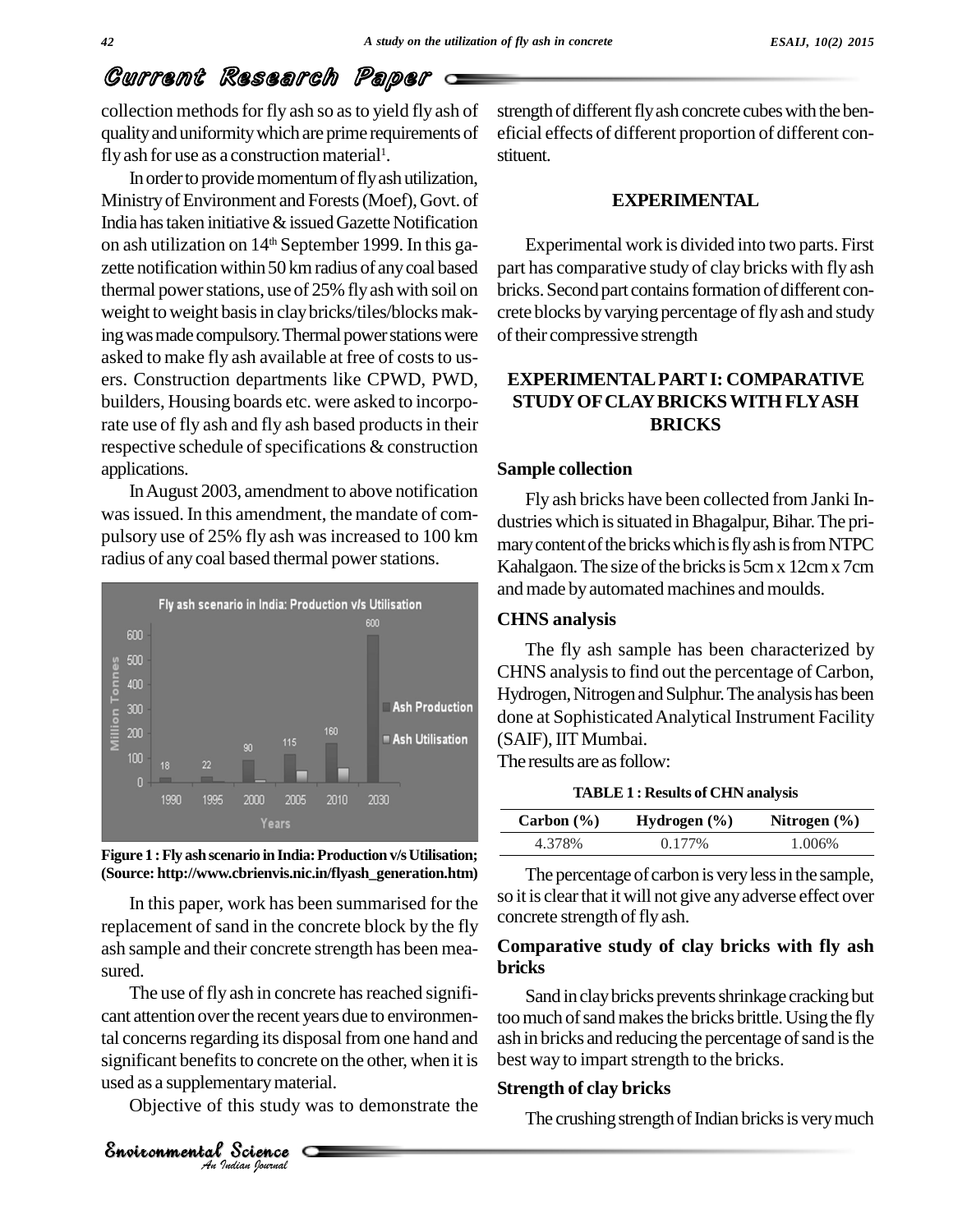# Current Research Paper

variable. The compressive strength has been measured on compression testing machine of capacity 200 tons, model name soiltest Model CT-920M.



#### **Figure 2 : Compressive strength of Indian Bricks**

Fly ash can be used as a part replacement of sand in bricks to make use of its pozzolanic properties. The requisite fineness of fly ash is 150 mesh sieve.<sup>2</sup>

#### **Results & discussions**

The compressive strength of fly ash bricks is mea-



**Figure 3 : Fly ash brick**

sured and results are given in following TABLE-2.

#### **Observations**

- This can be seen from the table that compres-  $\bullet$ sive strength of fly ash bricks (average 180 Kg/ cm<sup>2</sup>) is more than the highest quality of clay bricks<br>(i.e. AA class) i.e 140 Kg/cm<sup>2</sup>.  $(i.e. AA class)$  i.e 140 Kg/cm<sup>2</sup>.
- These bricks are lighter in weight than ordinary clay bricks. It can save up to 30% in mortar and plaster.
- 
- Due to high strength, practically there is no breakage during transport and use.

### **EXPERIMENTALPARTII: COMPRESSIVE STRENGTH OFFLYASH CUBES UNDER DIFFERENT CONDITION**

The fly ash cubes have been cast at Irrigation re search Institute, Khagaul, water resources department, Government of Bihar, with varying composition of fly ash, cement and water.

#### **Casting of concrete cubes made of fly ash**

#### **Results & discussions**

In order to evaluate the mechanical and durability related properties, we had prepared different set of concrete blocks under different percentage of fly ash, water and cement and observed their strength under different period.All the results are tabulated.

Following table shows composition of seven different types of FlyAsh made concrete cubes with different ratios of cement, fly ash and water content:

The compressive strength of these fly ash concrete cubes under different ratio is measured at Research and

| <b>Sl. No.</b> | <b>Physical Properties of fly ash brick</b>       | <b>Observation</b>                  |
|----------------|---------------------------------------------------|-------------------------------------|
| 1.             | Colour                                            | Uniform                             |
| 2.             | Shape                                             | Uniform faces                       |
| 3.             | Edges                                             | Sharp straight/Right angled         |
| 4.             | Texture after breaking                            | Uniform & Compact                   |
|                |                                                   | a.183.33                            |
| 5.             | Three readings of Compressive strength $(Kg/cm2)$ | b.176.67                            |
|                |                                                   | c.140                               |
| 6.             | Tolerance on Dimension                            | $L=(+1.0);$ W =( $\pm$ 0); H=(+0.5) |

**TABLE 2 : Results of physical properties of fly ash bricks**

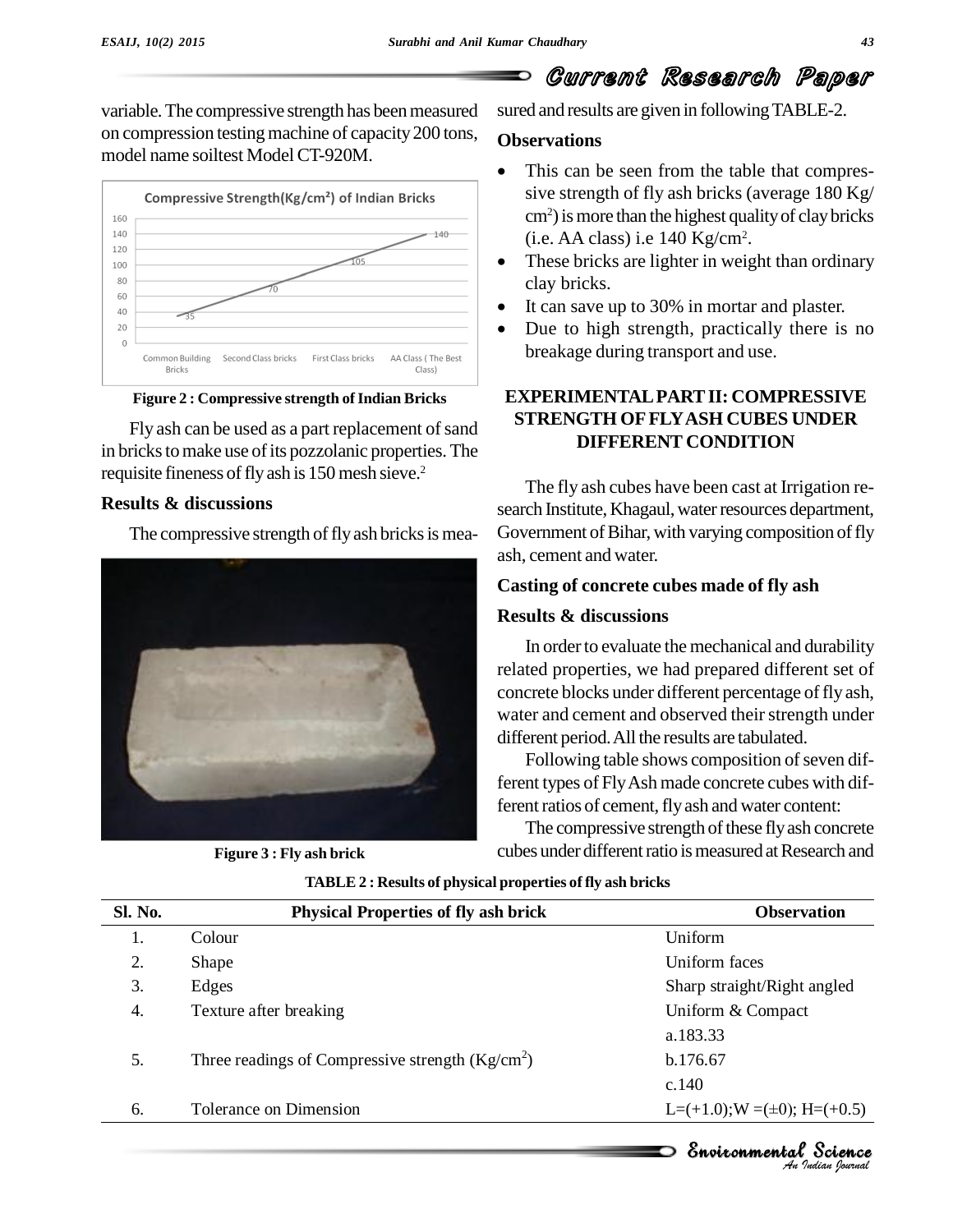## Current Research Paper



**Figure 4 : Concrete cubes made up offly ash under different conditions**

| TABLE 3 : Different ratio of cement, fly ash and water |  |
|--------------------------------------------------------|--|
|                                                        |  |

|    | Sl. No. Cement (wt. in gm) Fly ash (gm) Water (cc) |     |            |                |
|----|----------------------------------------------------|-----|------------|----------------|
| 1. | 200                                                | 600 | <b>200</b> | v              |
| 2. | 200                                                | 600 | 180        | d              |
| 3. | 200                                                | 600 | 180        | $\mathbf W$    |
| 4. | 200                                                | 600 | 150        | $\overline{o}$ |
| 5. | 150                                                | 450 | 120        | 1              |
| 6. | 150                                                | 450 | 130        | d              |
| 7. | 150                                                | 450 | 140        |                |

Training Division no.2, Irrigation Research Institute.

#### **Observation**

The results have shown that the effect of curing clusion may be drawn: days over the compressive strength of concrete made <br>is more than 700 million tons. up of fly ash.

It is expected India will produce 300-400 Million tons per year which is approximately double the quatity it is produced3. Following figure is just a



**Figure 5 : Compressive strength of concrete cubes over peri ods of curing**

depiction to use fly ash majorly in the building material as these have many advantages like it reduces green house emission and reduces energy require ments.

The compressive strength of concrete cubes made with Fly ash was determined at the period of 3 days, 7 days and 28 days, results is shown in TABLE 4 as well as in the above graph. From the test results it is observed that the compressive strength increased by 18 mpa to at 24 mpa and 24 mpa to 34 mpa for 3 to 7 days and 7 days to 28 days.

#### **SUMMARY& CONCLUSION**

Based on the experiments done following con-<br>clusion may be drawn:

- The current worldwide production of the fly ash is more than <sup>700</sup> million tons.
- In India, about 120 coal based thermal power plants are producing nearly about 112 million tons of coal fly ash per annum.

| Sl no. | <b>Nature of test</b>                                                       | <b>Laboratory results</b> |
|--------|-----------------------------------------------------------------------------|---------------------------|
| 1.     | Fineness by residue by B.S.S. 170 no. mesh                                  | 8.5%                      |
|        | Compressive strength when mixed with 3 parts of fly ash in place of sand at |                           |
|        | a.3 days                                                                    | 18 mpa                    |
| 2.     | $b.7$ days                                                                  | 24 mpa                    |
|        | c.28 days                                                                   | 34 mpa                    |
|        | Setting time                                                                |                           |
| 3.     | Initial setting time                                                        | 80 min                    |
|        | Final setting time                                                          | $140 \text{ min}$         |
| 4.     | Slag Cement                                                                 | 33 grade                  |

**TABLE4 : Results of compressive strength for different days**